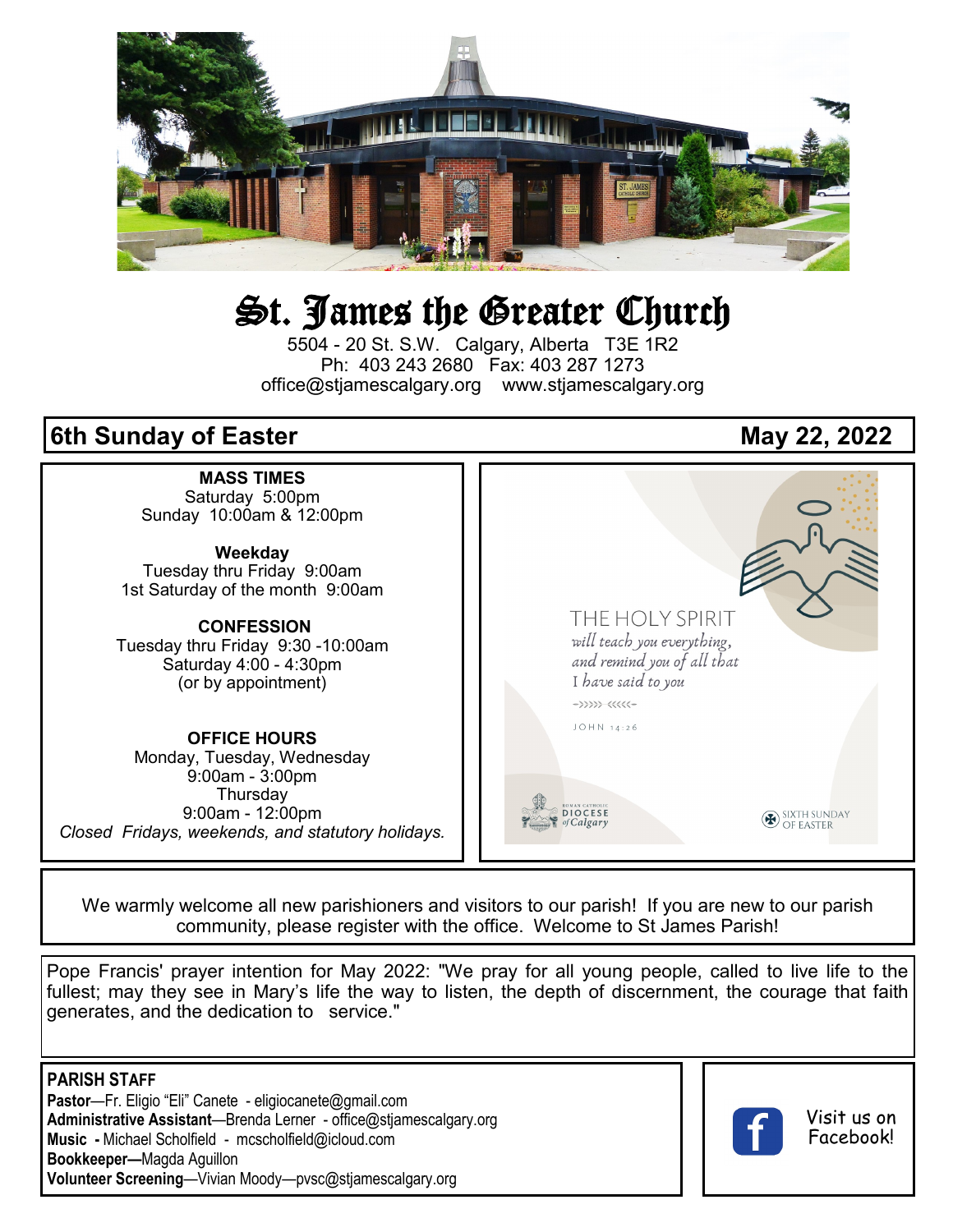# **The Shepherd Speaks—Fr. Eli Canete**

 Do you ever feel alone? What does it feel when you want someone to talk to, just to unload a baggage in your life yet you have no one to turn to? How do you cope with loneliness in your life?

We just ended our retreat first week of MAY 2-6, 2022, in Caroline. It was a grace-filled experiences praying and spending time with the Lord . And in one of our faith-sharing, we continue to struggle with being alone in the parish. This is a struggle of every priest. You are a member of every family in your community yet belonging to none because you are also far from your own family. Do we ever feel alone? We all do at times.

 But in the Gospel today, we are reminded that we are never alone. Jesus made an assurance that His disciples will never be alone. Jesus will not leave them orphans.

 Jesus said to His disciples: if you love me, you will keep my commandments. And I will ask the Father and He will give you another Advocate, to be with you forever. This is the Spirit of truth, whom the world cannot receive because it neither sees him nor knows him. You know him, because he abides with you, and he will be with you.

 This context of the promise of Jesus to His disciples of the abiding presence of the Holy Spirit is part of the Long Farewell Discourse near the end of the Gospel of John. Jesus made farewell to his disciples at their last Supper, just prior to his arrest, crucifixion, death, and resurrection.

 The origin of this promise can be traced to the old testament books of Jeremiah and Ezekiel. In the days of the prophets, God promised to make a new covenant with his people. God had promised to put His law within His people, writing it in their heart, that He might be their God and they might be His people.

 He had also promised to put a new spirit within His people, to remove their heart of stone and to give them a heart of flesh. And finally, God had promised to put His spirit within His people to make them follow His statutes and be faithful to obey and do His commandments.

 How many of us pray to the Holy Spirit for guidance everyday? How does the Holy Spirit act in our life and in the life of the Church to guide us to the truth?

 The Holy Spirit recalls and impresses in our hearts the words Jesus spoke and through these very words, it is engraved in our hearts and becomes within us a criterion for evaluation in decisions and for guidance in our daily actions. It becomes a principle to live by.

 Jesus says in the Gospel, "This much have I told you while I was still with you; the Paraclete, the Holy Spirit whom the Father will send in my name, will instruct you everything and remind you of all that I told you."

 Let us then invoke the Holy Spirit as we pray, " Come, Holy Spirit, enlighten the hearts of your faithful and enkindle in us the fire of Your Divine Love, " Amen.

# **Anniversary of Priestly Ordination May 29**

Fr Eli will celebrate 22 years of Priestly Ordination next weekend. A **potluck supper** will be held in the parish hall to celebrate Fr. Eli's anniversary at **5pm on Sunday, May 29th**. All parishioners are welcome. No registration required.

On Sunday, May 22, there will be a second collection for the Pope's Pastoral Works. This National Collection was established by the Bishops of Canada in 1970. The funds collected help the Pope contribute to charitable causes around the world, particularly toward aiding victims of war, famine and natural disasters. The Pope's Pastoral Works displays Christ's love and compassion for people in desperate need. Please give generously.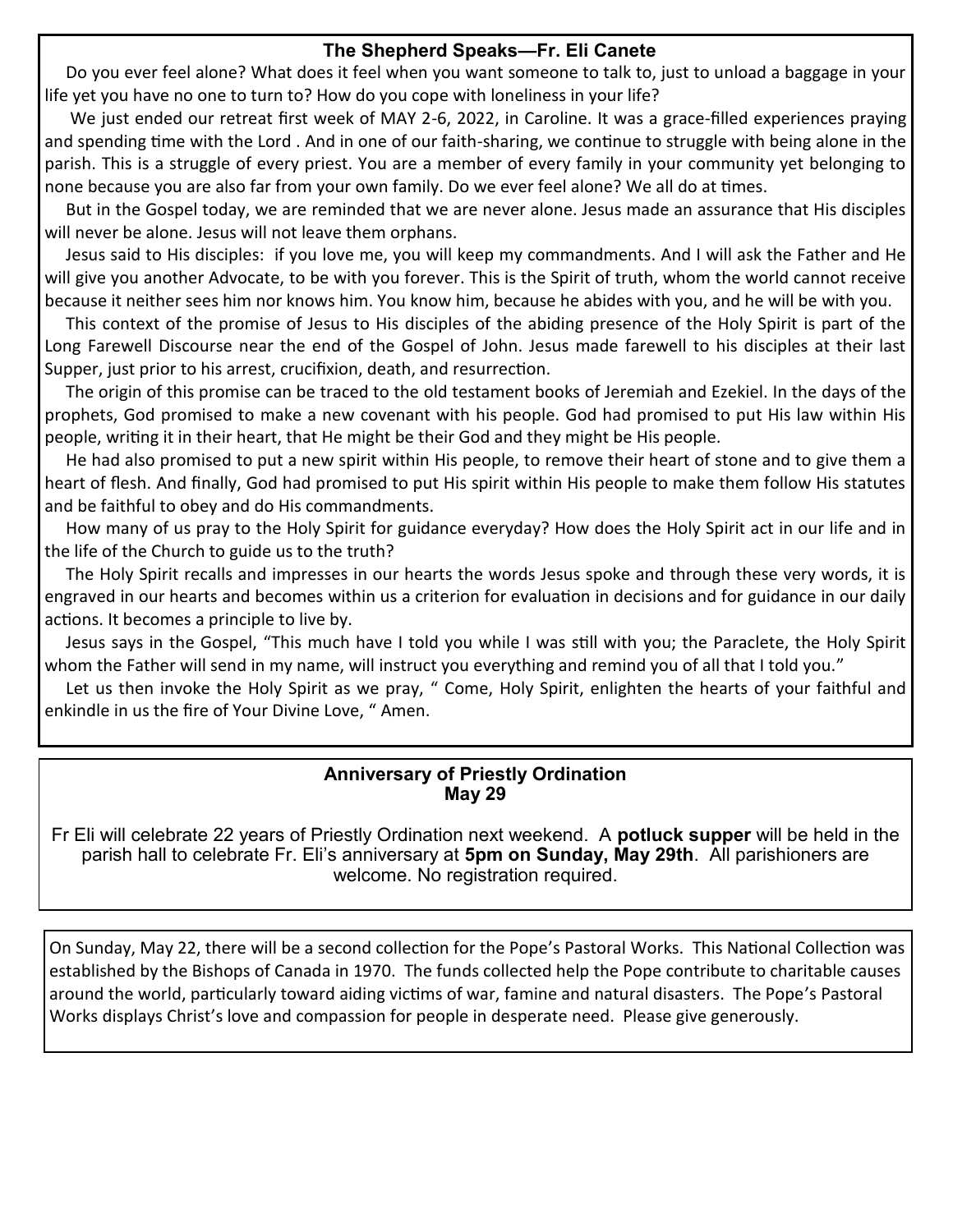# **Resources for Children**

Bulletin for Children—[Click Here](https://thekidsbulletin.files.wordpress.com/2022/04/the-kids-bulletin-easter-6.pdf) Coloring Page[—Click Here](https://mcusercontent.com/b94c6c43263afb74033548543/files/67a12ca9-04f8-7752-32a5-2564bdf36baf/Prayer_childrens_liturgy_6th_Sunday_Easter_C_illustration.pdf)



#### **Confirmation Celebration May 26, 2022 7:00pm**

Our 13 students who will receive the Sacrament of Confirmation with Bishop William McGrattan:

> Savina Britton Finn Brosseau Eric Davis Andres Gidluck Shawn Hardwicke-Brown Theodore Kruchten Albi Lidu Antony Lidu Emilio Meier Quinn Prismall Benita Simon Destinee Simon Madeline Stangl

Please keep these students in your prayers. We thank Vicki Oliphant and Fr. Eli for preparing the students.

# **Dispensation from the Sunday Obligation will be lifted June 5, 2022.**

While acknowledging the continuing presence of Covid-19 in our midst, the decree restoring the Sunday obligation will continue to provide the exemption for those wo are ill, vulnerable and those providing direct care for them, and those who cannot attend Mass because of frailty or old age. For the full letter and official decree from Bishop McGrattan, click below. Paper copies available at the church entrance.

Bishop'[s Letter and Decree—click here](https://mcusercontent.com/b94c6c43263afb74033548543/files/cd9a9358-f2ec-e071-fbb2-a22ef1743ea0/Bishop_s_Pastoral_Letter_The_Restoration_of_the_Sunday_Obligation.pdf)

## **MASS INTENTIONS**

| 9:00am             | Tuesday, May 24<br>Intention of Monique & Garry Olson             |
|--------------------|-------------------------------------------------------------------|
| 9:00am             | <b>Wednesday, May 25</b><br>Intention of Norman & Alison Gamache  |
| 9:00am             | Thursday, May 26<br>Joe Rino-R/S                                  |
| 9:00am             | Friday, May 27<br>Intention of Marilyn Habash                     |
| 5:00pm             | Saturday, May 28<br>Intention of Nahtasha & Jonathan Damson       |
| 10:00am<br>12:00pm | Sunday, May 29<br><b>St James Parish</b><br>Corrado Chiacchia-R/S |

# **Celebrate the Holy Spirit— Synodal Celebration**

All are welcome! Let us gather in the presence of the Holy Spirit, and invite the Lord to bless our journey together as we celebrate the closing of the Diocesan Phase in preparation for the 2021-2023 Synod.

You are invited to join representatives from throughout the Diocese for **a day of prayer,**  reflection on the **synodal experience,** sharing of the **Diocesan Synthesis, BBQ lunch** and **Eucharistic celebration with Bishop McGrattan.**

When: **Saturday, June 4, 2022 from 10 am to 3 pm**. Where: St. Michael Catholic Community (800 85 St. SW, Calgary). Please register online at [catholicyyc.ca/synod](https://calgarydiocese.us2.list-manage.com/track/click?u=b94c6c43263afb74033548543&id=ea7548acf3&e=093ec8e0d1) or call 403-218-5521 (Registration is required by May 31).

# **Sunday Collection May 8 & 15**

Regular \$11218<br>PAPS \$2606 \$2606 \$13824

*Thank you for your generosity!*

*2022 TIA Goal: \$36,218 To date: \$11,465*